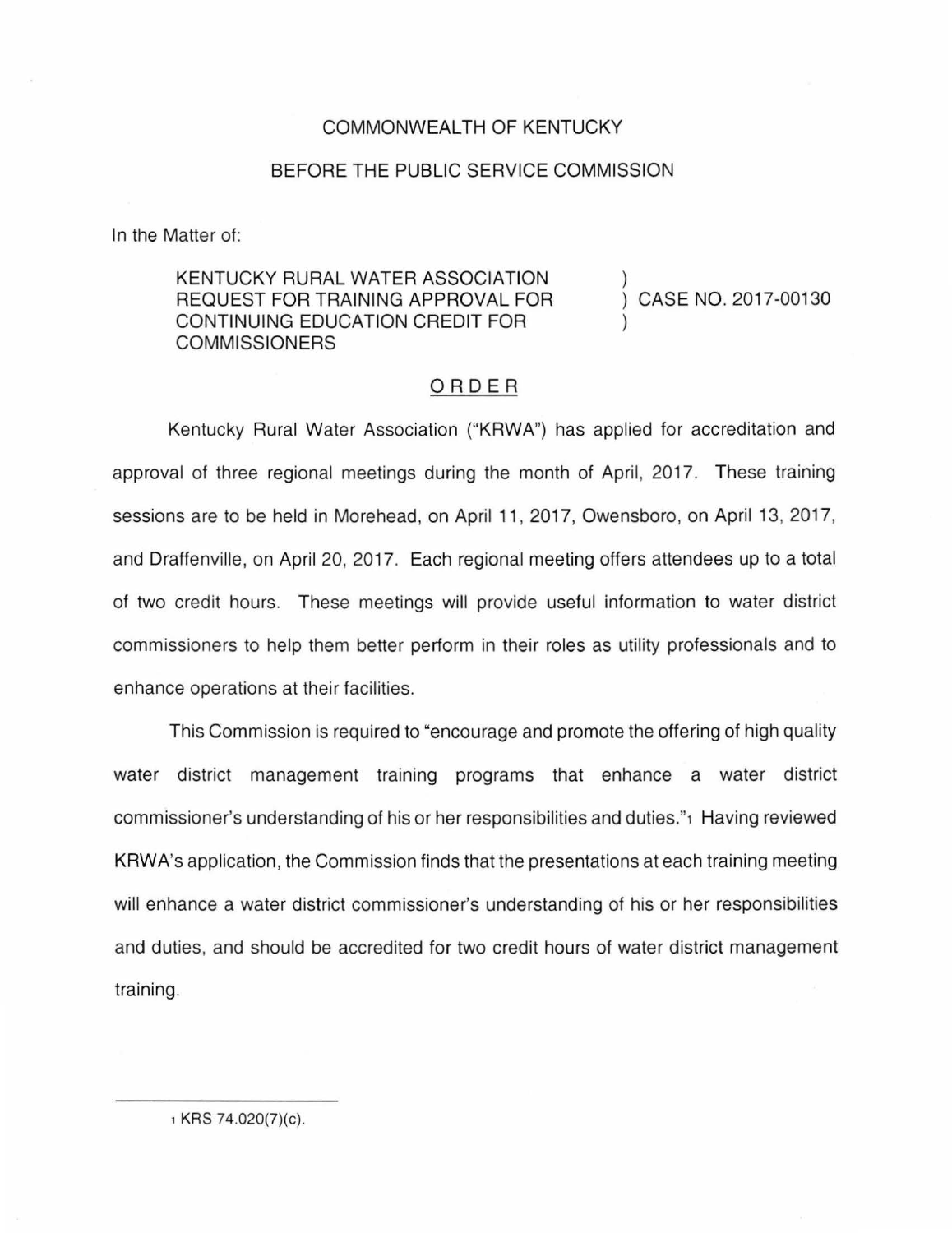IT IS THEREFORE ORDERED that:

1. The three regional meetings to be held in Morehead, on April 11, 2017, Owensboro, on April 13, 2017, and Draffenville, on April 20, 2017, are accredited and approved for a maximum of two credit hours each of water district management training.

2. KRWA shall retain a record of all water district commissioners attending the accredited and approved presentations.

3. No later than 30 days after each presentation, KRWA shall file with the Commission:

a. A sworn statement attesting that the accredited instruction was performed;

b. A description of any changes in the presenters or the proposed curriculum that occurred after KRWA's application;

c. The name of each attending water district commissioner, his or her water district, and the number of hours that he or she attended;

d. A copy of any written material given to water district commissioners attending the presentations; and

e. Documents indicating whether the Kentucky Bar Association, the Department of Local Government, and the Kentucky Division of Compliance Assistance approved the training for Continuing Legal Education Credit, Elected County Officials Training Incentive Program credit, and Continuing Education for Drinking Water and Waste Water System Operators, respectively, and whether the Kentucky Board of Certification of Water Treatment and Water Distribution System Operators approved the training for continuing education credit.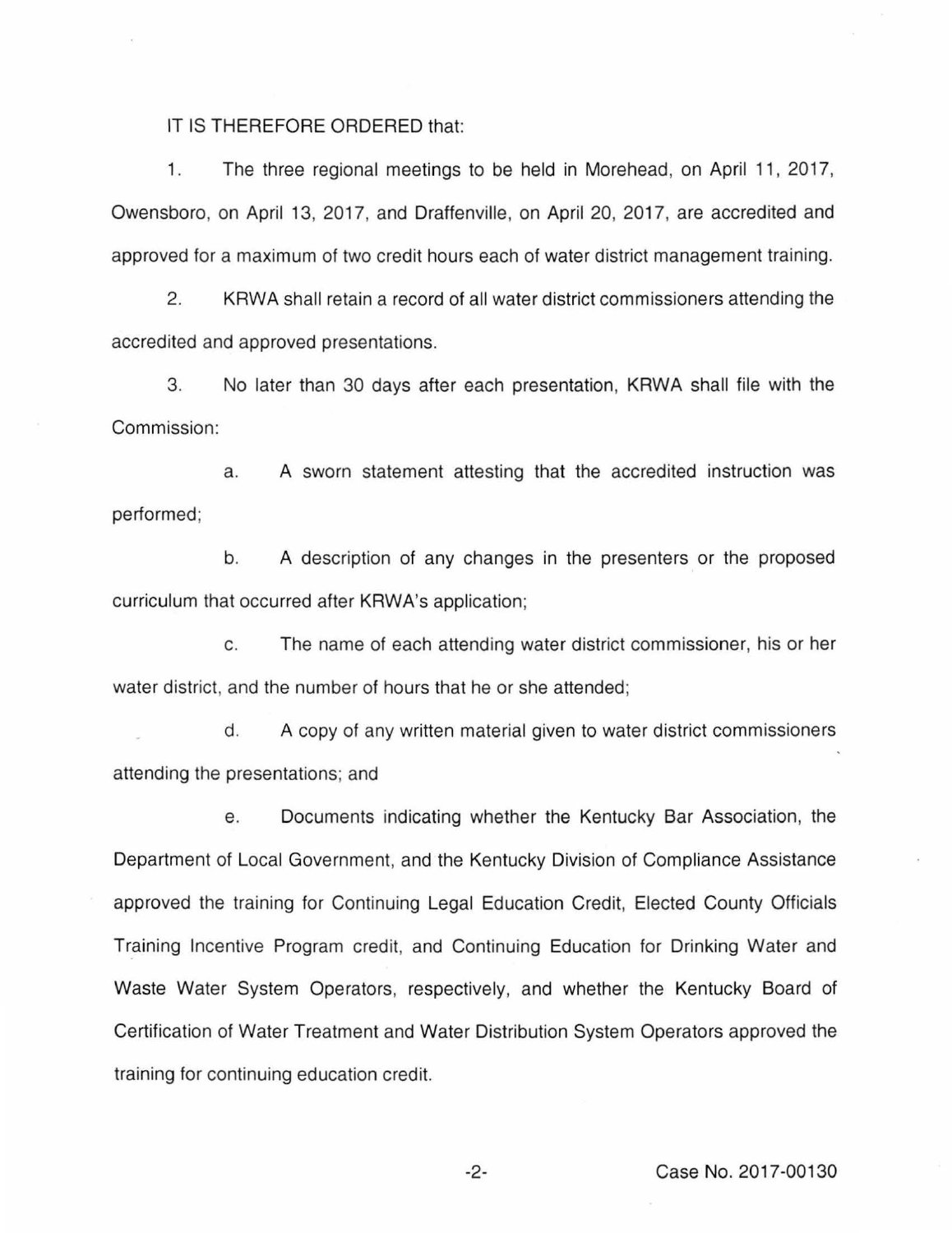By the Commission

**ENTERED** MAR 2 9 2017 KENTUCKY PUBLIC<br>SERVICE COMMISSION

ATTEST: Mathems Executive Director